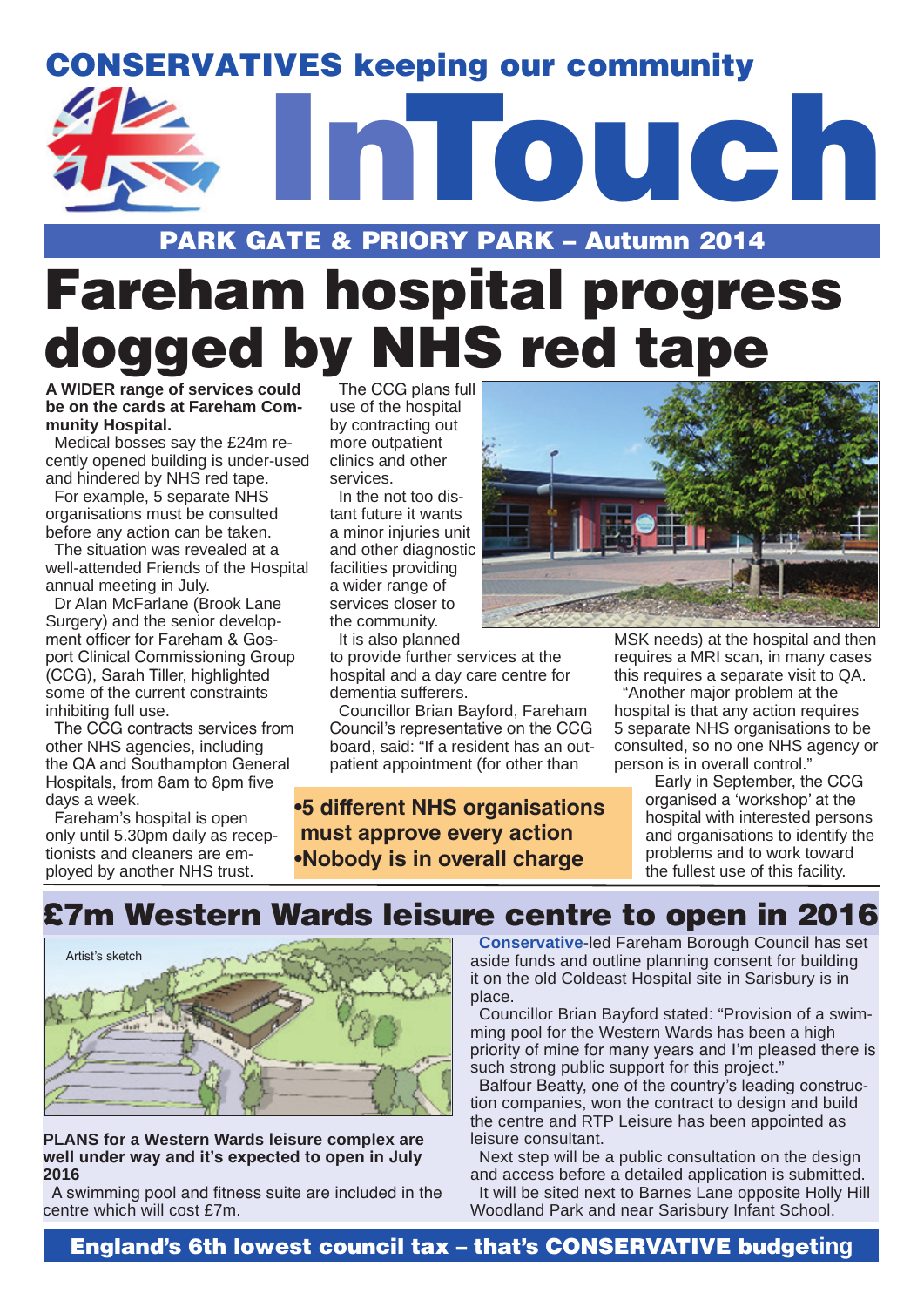#### **Thanks**

Councillor Brian Bayford has thanked all those who voted for him in the May elections, when he had a majority of 805 in a three-cornered fight.

#### **Grants available**

County Councillor Seán Woodward has £8,000 available for grants during 2014/2015 for local groups to bid for.

He would like to hear from anyone with projects in mind who would benefit from some funding.

The money is specifically for oneoff projects rather than running costs and groups themselves would be expected to contribute.

If overgrown hedges etc are reported to Hampshire Highways, householders will be told to cut them back.

#### **Keep your hedges trimmed**

The winners pictured were Pat Johnson, Dodge Stembridge, Jean Lovesey and Mary Tizzard.

The warm, moist summer has proliferated vegetation and hedge growth. Residents are asked to check to see that their trees and bushes have not grown across pavements or neighbours' properties.

Hedges should be in line with boundary walls and not interfere with pedestrians.

**PHOTO:** Park Gate Councillors Marian Ellerton and Brian Bayford and club members try out the new conservatory.

#### **First prize for crafts**



It was a triumph for members of Burridge and Park Gate WI at this year's Sarisbury Horticultural Show. Their entry in a class requiring 6

diferent types of craft was centred on a village maypole and took first prize.

**PHOTO:** Councillor Marian Ellerton views the effect of the 'No parking' area with resident Jack Lucas.



## Commuter parking problem solved

**A NEW conservatory has been constructed on the front of Lockswood Bowling Club to provide cover for players and guests to view the green in comfort.** 

The cost was match funded by a grant from Fareham Borough Council. This is the latest addition to the bowling club which continues to thrive and remains a centre of activity for its members for matches and social events.

Councillor Seán Woodward, pictured with Nick Sutton, said: "I had the mansion locally listed 25 years ago, but it wasn't a statutory designation.

It was opened by former Fareham Mayor Councillor Susan Bayford.

Whether you voted for us or not, your Conservative councillors promise the highest standards of service to every-WE SERVE YOU ALL one in the community. Contact us any time and we'll respond personally within 48 hours.



### Conservatory comfort for bowls club spectators

#### **PARKING restrictions have been introduced in Brook Lane.**

Daytime parking by commuters to the Royal Mail offices led to numerous complaints by residents.

There is now no waiting Mon – Sat 9 to 10 am and 2 to 3pm on the western side and Mon–Sat 8am to 6pm on the eastern side of the road.

Hopefully, it will protect visibility from driveways, deter daytime parking and keep Brook Lane traffic free flowing at morning peak

## Romantic wedding setting in the manor re-born



**FANCY a prestigious mansion for your wedding venue? Then look no further than the one pictured above.**

Coldeast Mansion, on the site of the former hospital, is being converted to create 36 apartments for hire and a wedding venue.

So you might well be able to closed it in 1990. accommodate all your guests under one roof.

It's expected to be open within a year when the apartments can be hired for up to 12 months and, with the grounds restored, it's likely to prove popular.

Developer Nick Sutton is

spending £2m restoring the mansion, once the home of 19th century benefactor Claude Montefiore.

It eventually housed patients with learning difficulties and has been derelict since the NHS

"I'm delighted it's

high quality venue on the site and to have public access again to a historic local building."



230 Botley Road Burridge SO31 1BL Tel: 01489 570774 email: mellerton@fareham. gov.uk

**Seán Woodward** 8 Persian Drive Whiteley PO15 7BJ Tel: 01489 881030 email: sean.woodward@hants gov.uk

#### **COUNTY COUNCILLOR Fareham Sarisbury**

**BOROUGH COUNCILLORS**



**Brian Bayford** 6 Abshot Manor Little Abshot Lane Titchfield Common PO14 4LN Tel: 01489 577772 email: bbayford@fareham.gov.uk

**WHITELEY Primary School choir visited Fareham's twin town of Pulheim in Germany at the end of June.** 

The children sang as part of the musical entertainment which was held in the market square during the annual Stadtfest celebrations.

The weather during the four-day visit was showery, but this did not dampen the spirits and all the Fareham visitors were proud of the choir's performance.

## 'Happy wanderers' liven twin-town festival





#### **major disease problems and had to be felled in the interests of safety.**

An idea by County Councillor Seán Woodward to retain part of the trunk to provide a 'totem pole' feature was also found to be unsafe.

The owners of the site have been asked to provide another tree to replace the pine.